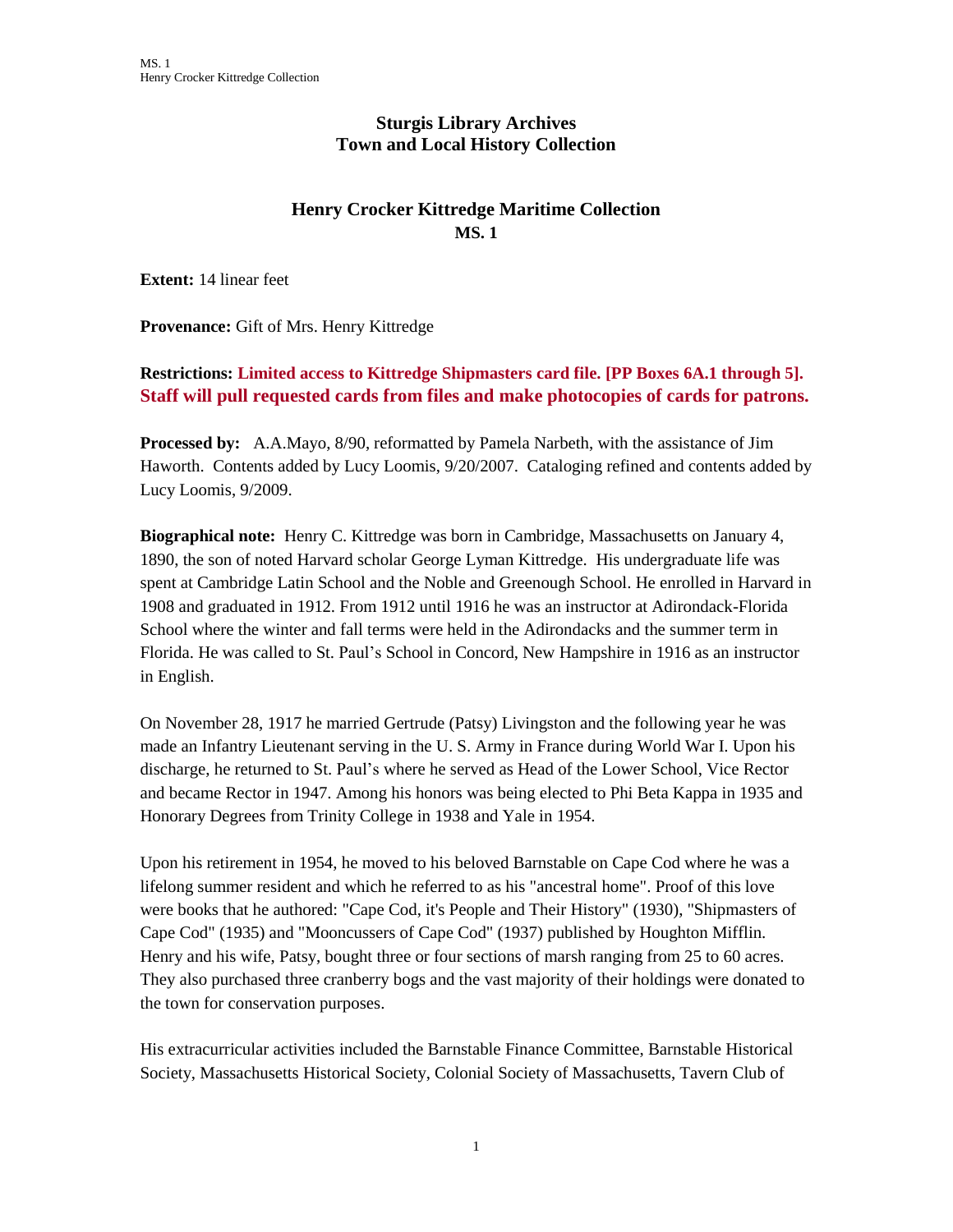Boston, Harvard Clubs of Boston and New York, Trustee of Sturgis Library and Chairman of the West Barnstable Memorial Foundation.

Henry died peacefully at his Pine Lane home in Barnstable on February 22, 1967. He is buried in the Kittredge plot in the Lothrop Hill Cemetery on Route 6A. His large collection of papers, manuscripts and books were donated to the Sturgis Library by his wife.

**Scope and content note:** The Henry Crocker Kittredge collection consists of material both generated and collected by Mr. Kittredge during his lifetime, and is a sub-group of the HENRY CROCKER KITTREDGE MARITIME COLLECTION.

**The Kittredge Papers have been divided into two series:** Personal Papers (PP) and Research Material Series (RM) and boxed separately.

**The Personal Papers Series has been further divided into the sub-series of Biographical Files and Writing Files.** The Biographical Files include material related to Mr. Kittredge's personal and professional life. The Writings Files consist of material written by Mr. Kittredge.

**The Research Material Series** is an extensive collection of documents and information used by Mr. Kittredge in his writings and has also been divided into the sub-series General Files and Maritime Files. The General Files include material of a legal or administrative nature, related to local history from the early sixteenth to the very early twentieth century. The Maritime Files consist of material related to ships and shipping during that period.

# **SERIES DESCRIPTION**

## *Series I: PERSONAL PAPERS - Boxes 1 to 9 and Oversized Boxes A, B, &C*

Sub-series A: Biographical Files:

Kittredge genealogy and photographs; HCK's service in World War I; his Rectorship at St. Paul's School, Memoirs, Honors, and death. The material includes news clippings, printed matter, and correspondence. Arranged chronologically by subject.

Sub-series B: Writings Files:

Notes, drafts and outlines of Mr. Kittredge's writings, including published and unpublished manuscripts, speeches, short stories and other literary pieces. They relate mostly to Cape Cod. Arranged alphabetically by subject heading, then by title.

*SERIES II: RESEARCH MATERIALS SERIES - Boxes 1 to 10 and Oversized Boxes A & B*

Sub-Series A, General Files:

Land Deeds, insurance policies and other materials of an administrative or legal nature; county records and town histories; published sermons and other church material; Indian affairs; personal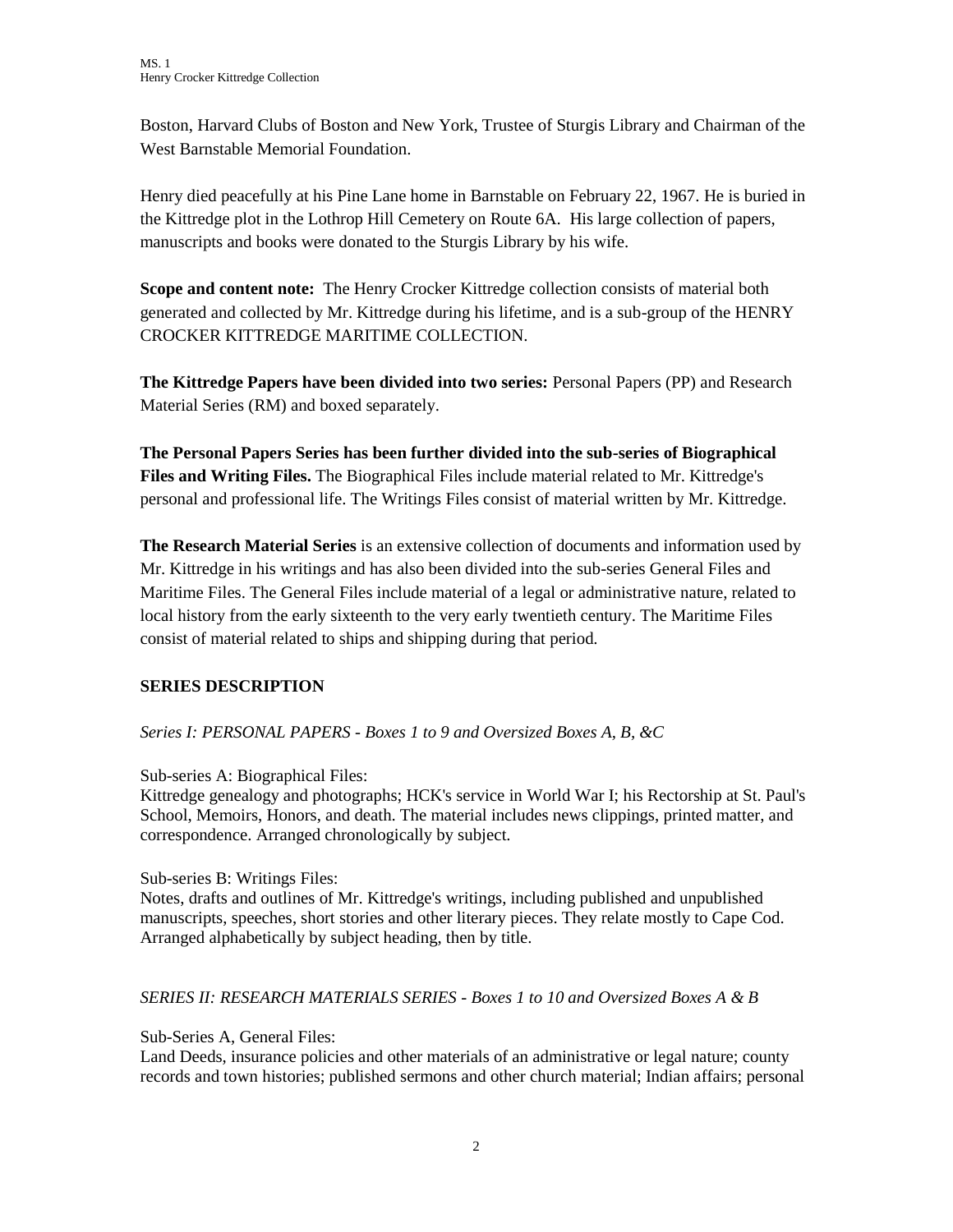correspondence. Arranged alphabetically by family or individual name, town name and subject, as needed.

Sub-Series B, Maritime Files:

Photographs, illustrations, lithographs, property deeds, ship's records, correspondence, articles and newspaper clippings related to specific ships, shipping and sea captains. Arranged alphabetically by ship name and year, type, captain's name and subject, as needed.

## **HENRY CROCKER KITTREDGE PAPERS CONTAINER LIST**

## **Box Folder Contents**

## **Series I - PERSONAL PAPERS**

## Sub-series A - **Biographical Files**:

| $PP-1$ | $\mathbf{1}$             | General articles, birth and marriage certificates, dream book, etc. |
|--------|--------------------------|---------------------------------------------------------------------|
|        | $\overline{2}$           | Photographs to 1902                                                 |
|        | 3                        | Photographs 1903-1920                                               |
|        | $\overline{4}$           | Photographs $1921-1967 + biographical information$                  |
|        | 5                        | World War I: General                                                |
|        | 6                        | World War I: Correspondence, 1918 Jan-Apr                           |
|        | $\tau$                   | World War I: Correspondence, 1918 May-Aug                           |
|        | 8                        | World War I: Correspondence, 1918 Sept-Dec                          |
| $PP-2$ | $\mathbf{1}$             | St. Paul's School - General                                         |
|        | $\overline{c}$           | St. Paul's School: Labor Day letters from the Rector, 1938-53       |
|        | 3                        | St. Paul's School photographs                                       |
|        | $\overline{\mathcal{A}}$ | St. Paul's School Publications: Alumni Horae, 1944-55               |
|        | 5                        | St. Paul's School Publications: Alumni Horae, 1966-69               |
|        | 6                        | St. Paul's School Publications: Annual Report of the Rector 1939-49 |
|        | $\tau$                   | St. Paul's School Publications: Annual Report of the Rector 1950-53 |
|        | 8                        | St. Paul's School Publications: Horae Scholasticae, 1944            |
|        | 9                        | St. Paul's School Publications: Horae Scholasticae, 1954, 56        |
|        | 10                       | St. Paul's School Publications: St. Paul's School Pictorial 1954    |
|        | 11                       | St. Paul's School Publications: St. Paul's School News 1954-55      |
|        |                          |                                                                     |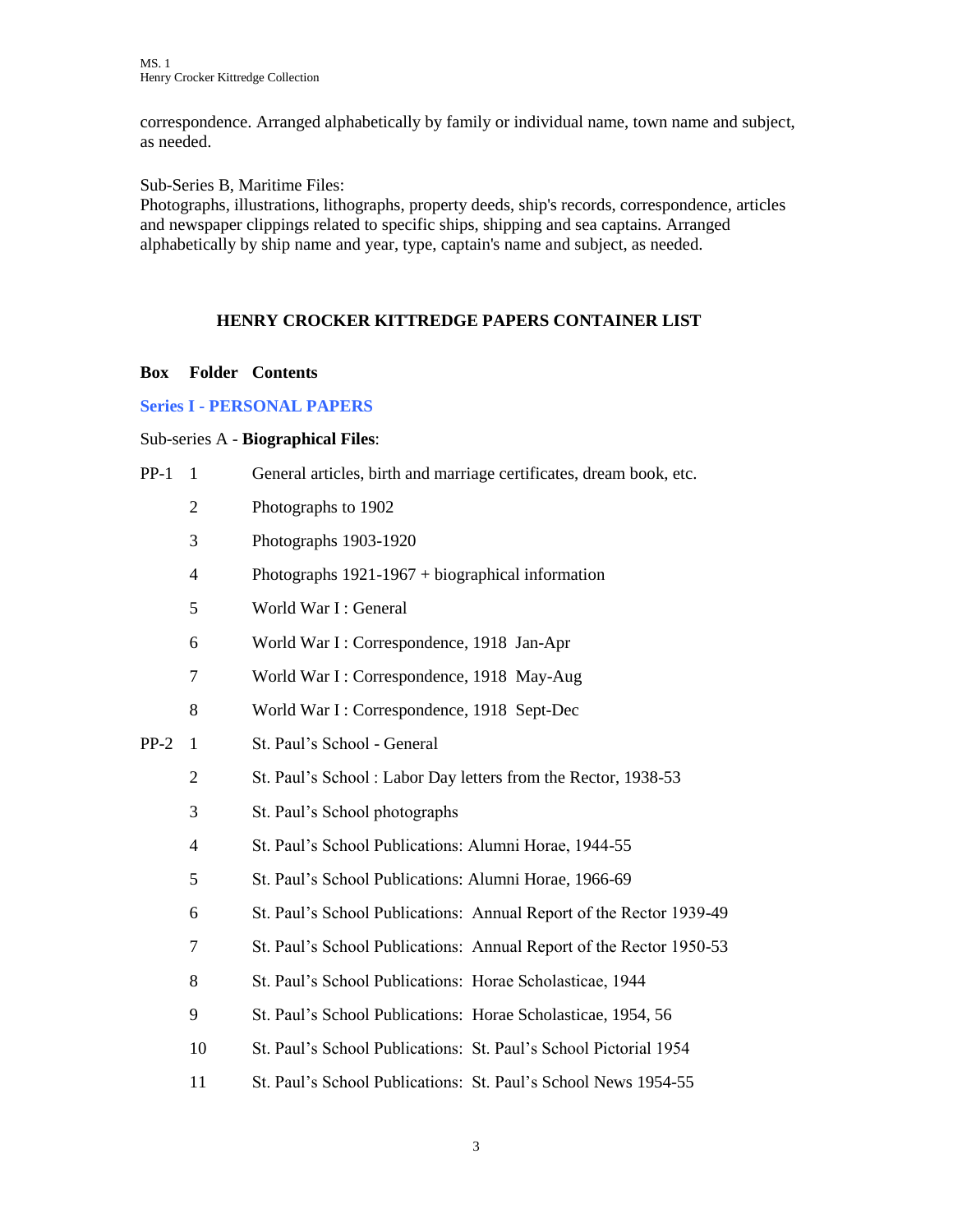- 12 Memberships & Distinctions: General
- 13 Memberships & Distinctions: Harvard University, Class of 1912
- PP-3 1 Memberships & Distinctions: West Parish Meetinghouse Church
	- 2 Memberships & Distinctions: Yale University, Honorary Degree, 1954 Memoirs
	- 3 Memoirs: Personal Diaries June 1903-March 1910
	- 4 Memoirs: Personal Diaries April 1910-Feb 18 1914
	- 5 Memoirs: Personal Diaries Feb 24 1914-June 1915
	- 6 Memoirs: Personal Diaries Oct 1915-Jan 2 1918
	- 7 Memoirs: Personal Diaries Jan 10 1918-May 1919
	- 8 Shooting Record of HCK, 1907-19
	- 9 Signed poetry books of poet and friend Hugh Chisholm with personal correspondence
- PP-4 1 Death of HCK: Obituaries
	- 2 Death of HCK: Condolences
	- 3 Death of HCK: Memorials
	- 4 Death of HCK: Legal Documents

#### Sub-series B - **Writings Files**

Articles and Reviews:

- PP-4 5 "Barnstable 1639-1939: A Brief Historical Sketch"
	- 6 "Barnstable Boys" 1250 Express, Harvard College, 1962
	- 7 Cape Cod Standard Times (untitled), Autumn, 1959
	- 8 THE SEA FOX, by Scott Corbett, 1956
	- 9 "The Undiscovered Country", Atlantic Monthly, 1920
	- 10 Manuscripts BEACHCOMBING, 1935
	- 11-14 CAPE COD: ITS PEOPLE and their HISTORY (4 folders)
- PP-5 1-6 CAPE COD: ITS PEOPLE and their HISTORY (6 folders)
	- 7-9 CHALK DUST or THE SEED OF BANQUO (3 folders)
		- 10 SHIPMASTERS OF CAPE COD (1 folder)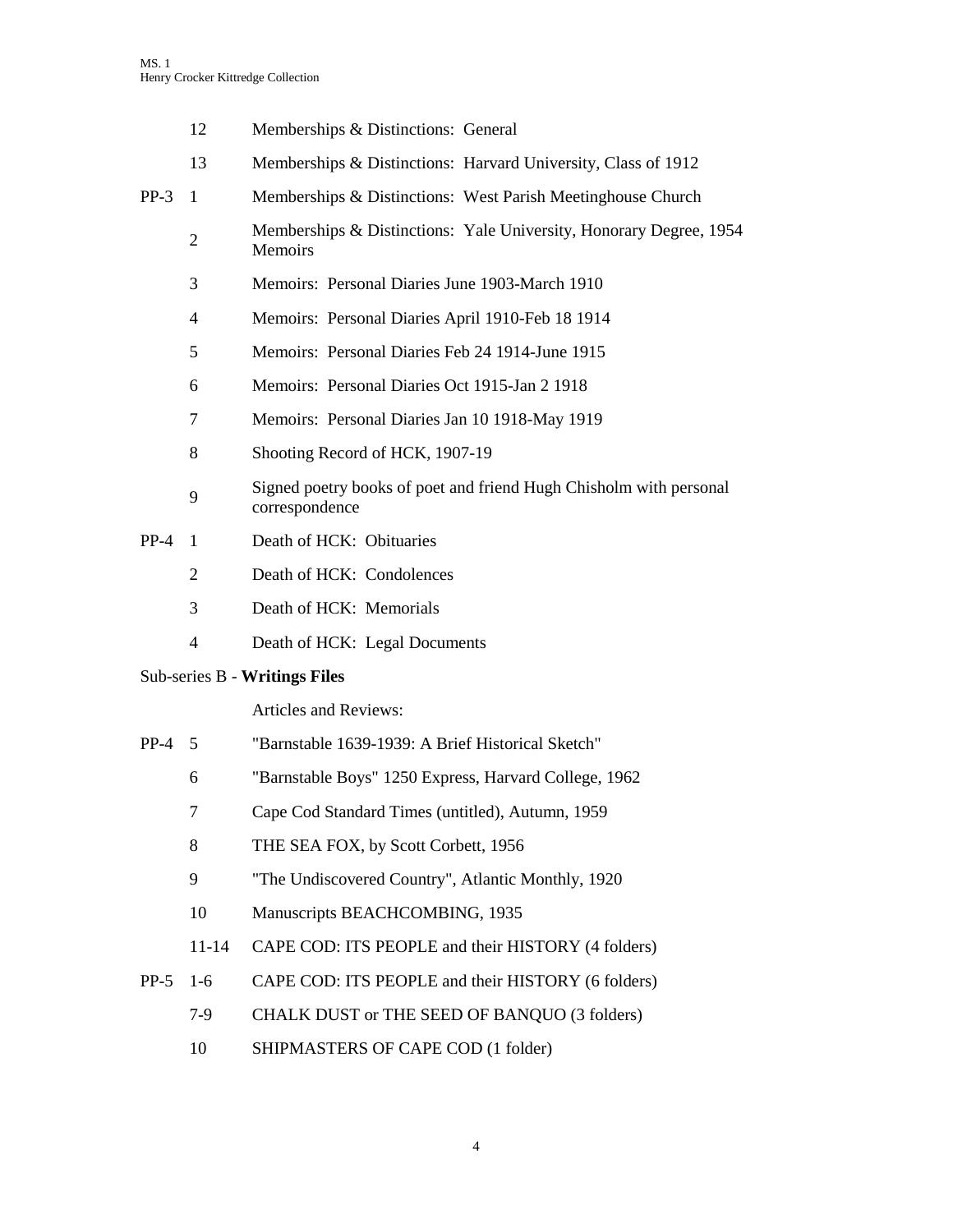| $PP-6$    | $1-6$          | SHIPMASTERS OF CAPE COD (6 folders) Includes 6 Notebooks referred<br>to in HCK's card index to ships and shipmasters as Vols.I - VI. (For<br>information on HCK's shipmaster card file, See PP-6A, below)                                                                                                                                                 |
|-----------|----------------|-----------------------------------------------------------------------------------------------------------------------------------------------------------------------------------------------------------------------------------------------------------------------------------------------------------------------------------------------------------|
|           | 7              | Poetry                                                                                                                                                                                                                                                                                                                                                    |
|           | 8              | Miscellaneous writing and notes                                                                                                                                                                                                                                                                                                                           |
|           | 9              | Short stories, anecdotes and other literary excerpts                                                                                                                                                                                                                                                                                                      |
| PP-<br>6A | $1-5$          | Kittredge card file of ships and shipmasters. These cards, used in<br>conjunction with the notebooks listed in PP-6, above, were used to record<br>information for the writing of SHIPMASTERS OF CAPE COD.<br>Limited access to Kittredge Shipmasters card file. Staff will pull<br>requested cards from files and make photocopies of cards for patrons. |
| $PP-7$    | -1             | Short stories/essays: "The Boston Packets"                                                                                                                                                                                                                                                                                                                |
|           | $\overline{2}$ | Short stories/essays: "The Bottom of the Well"                                                                                                                                                                                                                                                                                                            |
|           | 3              | Short stories/essays: Cape Cod fiction, notes                                                                                                                                                                                                                                                                                                             |
|           | $\overline{4}$ | Short stories/essays: "The Pessamist"                                                                                                                                                                                                                                                                                                                     |
|           | 5              | Short stories/essays: "Towser"                                                                                                                                                                                                                                                                                                                            |
|           | 6              | Speeches: Miscellaneous speeches                                                                                                                                                                                                                                                                                                                          |
|           | 7              | Speeches: Cape Cod, general                                                                                                                                                                                                                                                                                                                               |
|           | 8              | Speeches: "Cape Cod Sea Captains"                                                                                                                                                                                                                                                                                                                         |
|           | 9              | Speeches: "Cape Cod Yesterdays", 1959                                                                                                                                                                                                                                                                                                                     |
|           | 10             | Speeches: "Cape Writers and Writers on the Cape", 1930                                                                                                                                                                                                                                                                                                    |
|           | 11             | Speeches: Dennis, 1954                                                                                                                                                                                                                                                                                                                                    |
|           | 12             | Speeches: Graduation, 1944; 1949                                                                                                                                                                                                                                                                                                                          |
|           | 13             | Speeches: Hospital, Cape Cod, 1949                                                                                                                                                                                                                                                                                                                        |
|           | 14             | Speeches: "Independence on Cape Cod", 1936                                                                                                                                                                                                                                                                                                                |
|           | 15             | Speeches: "James Otis the Patriot"                                                                                                                                                                                                                                                                                                                        |
|           | 16             | Speeches: "John Lothrop", 1954                                                                                                                                                                                                                                                                                                                            |
|           | 17             | Speeches: "Manomet Trading Post"                                                                                                                                                                                                                                                                                                                          |
|           | 18             | Speeches: "Quakers on the Cape", 1936                                                                                                                                                                                                                                                                                                                     |
|           | 19             | Provincetown, 1933                                                                                                                                                                                                                                                                                                                                        |
|           | 20             | Speeches: "Samaritans on the Beach", 1937                                                                                                                                                                                                                                                                                                                 |
|           | 21             | Speeches: "School Masters", 1943                                                                                                                                                                                                                                                                                                                          |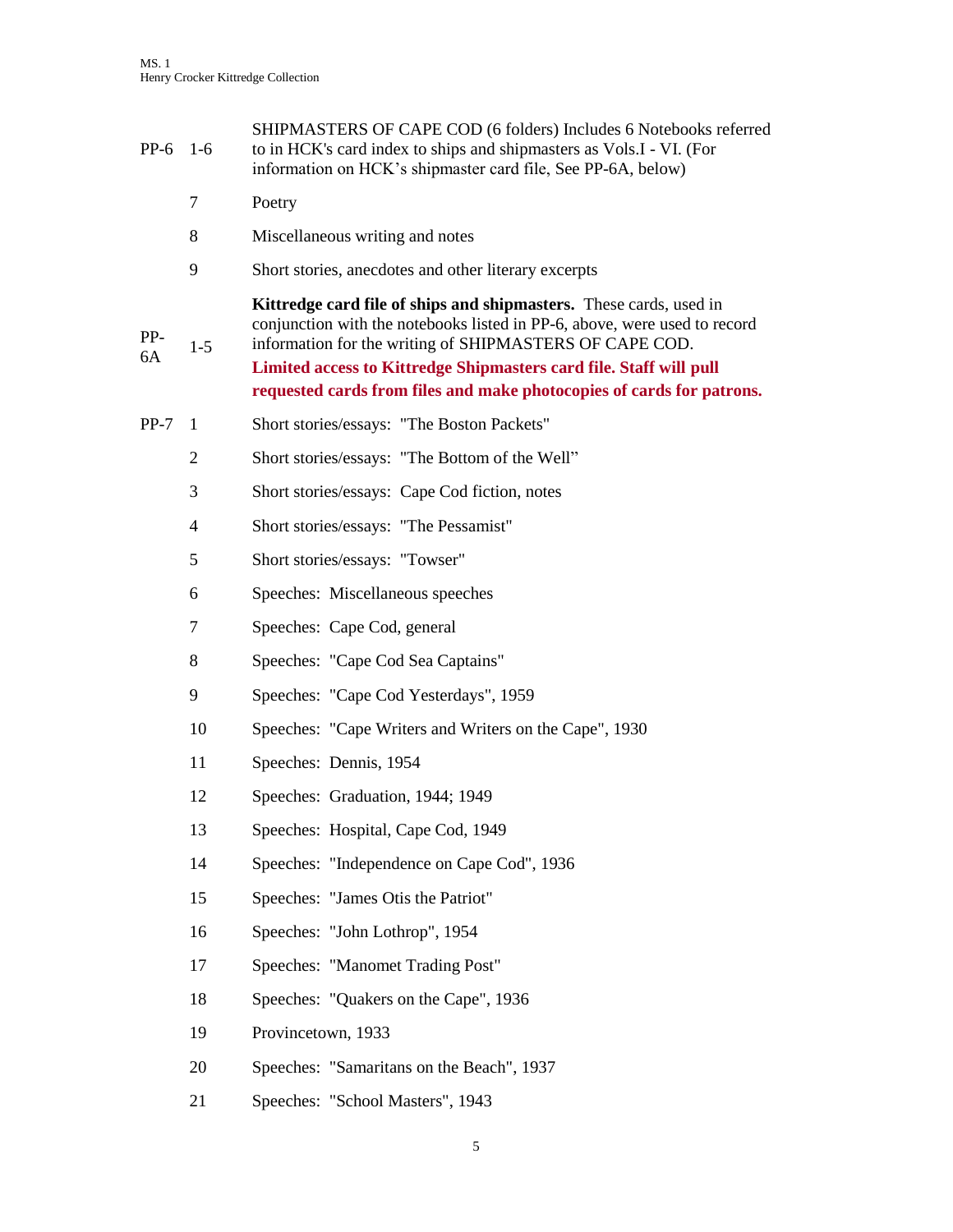- 22 Speeches: "Shipmasters of Chatham", 1937
- 23 Speeches: Soldiers of Barnstable dedication, 1925
- 24 Speeches: "Captain William Sturgis", 1941
- 25 Speeches: "Teachers of Tomorrow", 1949
- 26 Speeches: "Yarmouth Sea Captains", 1939

Contains the following books:

- *Sophocles.* Edited by Richard Jebb, 1906. With extensive notes by HCK on Sophocles on endpapers and limerick about a "Young Lady of Truro."
- *Selections from Homer's Iliad* by Allen Rogers Benner, 1910. With poem about Homer on endpapers, written by HCK in 1915.
- *The Electra of Sophocles* by Gilbert A. Davies, 1908, with poem on endpapers by HCK entitled "Why?" and dated 1911.
- Crocker family Bible, published 1828, containing genealogical information and pasted-in articles
- PP-9 Kittredge Family Bible, published 1819, containing genealogical information

### **SERIES 1: PERSONAL PAPERS OVERSIZED BOX A**:

| A |                | Loose in box – Framed Saint Paul's School Scroll, signed by faculty with<br>photo of faculty on back of framed scroll                           |
|---|----------------|-------------------------------------------------------------------------------------------------------------------------------------------------|
| A | 1              | Photograph, Noble & Greenough, Class of 1908                                                                                                    |
| A | 2              | Photographs, St. Paul's School, 1950s, (3 items)                                                                                                |
| A | 3              | World War I Service Recognition Certificate, 1919                                                                                               |
| A | $\overline{4}$ | 4 Degrees: Bachelor of Arts, Harvard University, Class of 1912 Honorary<br>Degree, Trinity College, 1938 Honorary Degree, Yale University, 1954 |
| A | 5              | Photograph, Harvard University Reunion of Class of 1912, in 1962                                                                                |
| A | 6              | Plan of land belonging to HCK in Barnstable, November 1964                                                                                      |
| A | 7              | Ms. of "Cape Cod Its People and Their History:" Map (4 copies) of Hyannis<br>Quadrangle, Dept. of the Interior Geological Survey, n.d.          |
| A | 8              | Harvard University Yearbook: "Harvard Class Album, 1912"                                                                                        |

## **SERIES 1: PERSONAL PAPERS OVERSIZED BOX B & C**:

## **Oversize Box B**

Diaries and Writings of George Lyman Kittredge

### **Oversize Box C**

Three scrapbooks of clippings of World War One poetry and memorabilia with annotations by Henry Crocker Kittredge

PP-8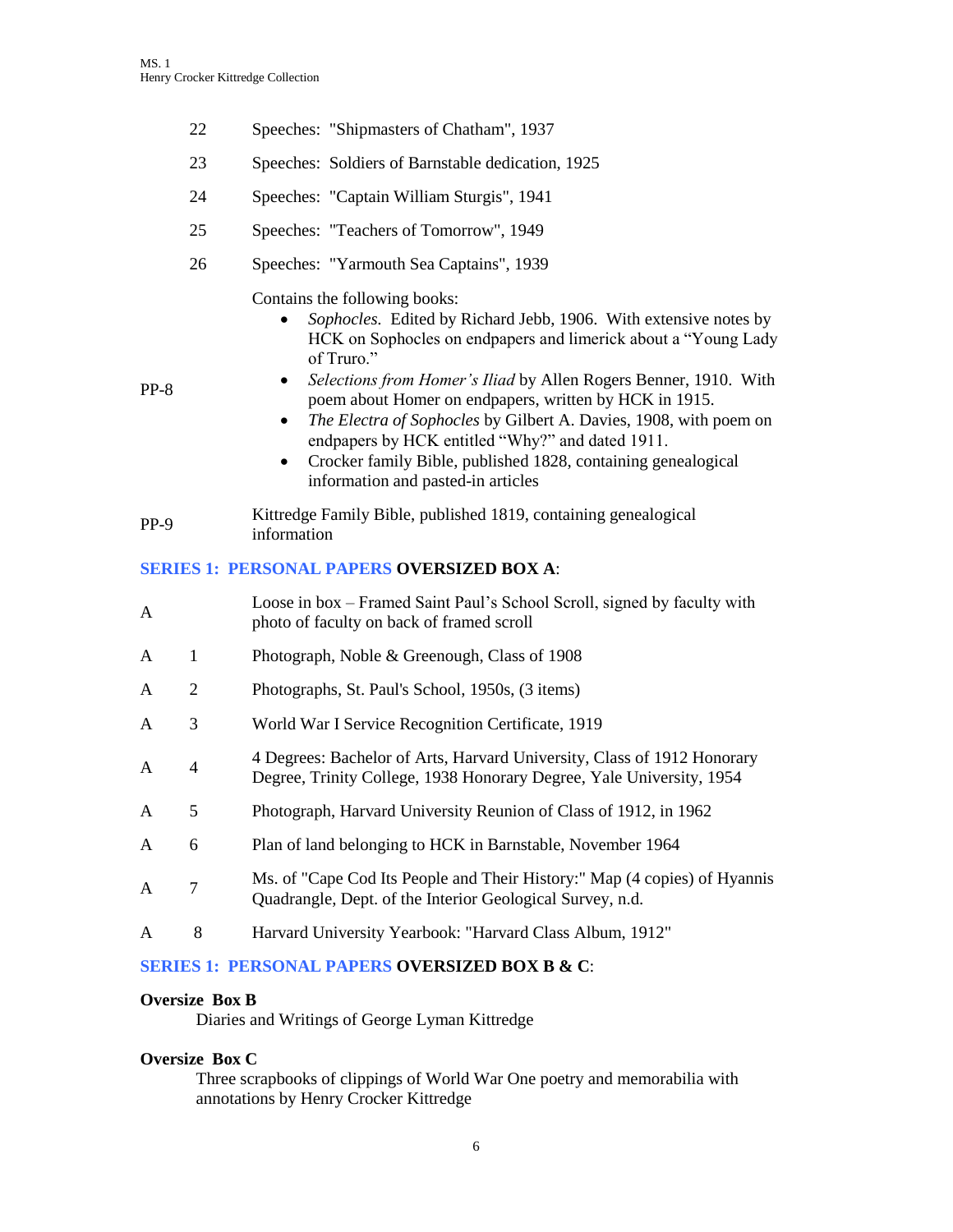# **Series II - RESEARCH MATERIALS:**

Sub-series A - General Files:

| RM-<br>1              | $1-5$                    | Atwood, Joshua P., Eastham, 1809-1844 (5 folders)                                                                                               |
|-----------------------|--------------------------|-------------------------------------------------------------------------------------------------------------------------------------------------|
| RM-<br>$\overline{2}$ | $1-2$                    | Atwood, Nathaniel, Orleans, 1821-71 (2 folders)                                                                                                 |
|                       | 3                        | Austria-Germany, Clark Records, c. 1826-46                                                                                                      |
|                       | $\overline{\mathcal{A}}$ | Avery, Rev. Ephraim, Eastham/Fall River Mills, 1834                                                                                             |
|                       | 5                        | B – Miscellaneous – Bassett, Brick, Brooks, Brown                                                                                               |
|                       | 6                        | Bacon, Ebenezer, Barnstable, 1905                                                                                                               |
|                       | 7                        | Baker, Hannah, Wellfleet, 1786                                                                                                                  |
|                       | 8                        | Barnstable, County of: Bassett, William - County Sheriff, 1691-1703                                                                             |
|                       | $9-10$                   | Barnstable, County of: Cape Cod genealogy, by GLK, collected c. 1914. (2)<br>folders)                                                           |
|                       | 11                       | Barnstable, County of: Cape Cod Harbor, 1858                                                                                                    |
|                       | 12                       | Barnstable, County of: Cape Cod, William Woods map of, 1634                                                                                     |
|                       | 13                       | Barnstable, County of: District Court Records, 1766; 1792-c. 1806                                                                               |
| RM-<br>3              | $1-5$                    | Barnstable, Town of: American Revolution history notes, 1768-1784 Fire<br>District Reports, 1954 History, general Maps and Photographs Ministry |
|                       | 6                        | Bourne, Town of                                                                                                                                 |
|                       | 7                        | Bourne, Sandwich 1668-83                                                                                                                        |
|                       | 8                        | Breed, Ebenezer, Charlestown, 1746                                                                                                              |
|                       | 9                        | Brewster, Town of                                                                                                                               |
|                       | 10                       | Cape Cod Item, 1884                                                                                                                             |
|                       | 11                       | Chatham, Town of                                                                                                                                |
|                       | 12                       | Cheever, Edward. Eastham, 1772                                                                                                                  |
|                       | 13                       | Clapp, Samuel, Deed                                                                                                                             |
|                       | 14                       | Cobb, Elisha. Eastham, c. 1835                                                                                                                  |
|                       | 15                       | Coburn, J. Weston, c. 1860-66                                                                                                                   |
|                       | 16                       | Cole. Eastham, 1819-29                                                                                                                          |
|                       | 17                       | Collins, Ichabod. Eastham, 1825-27                                                                                                              |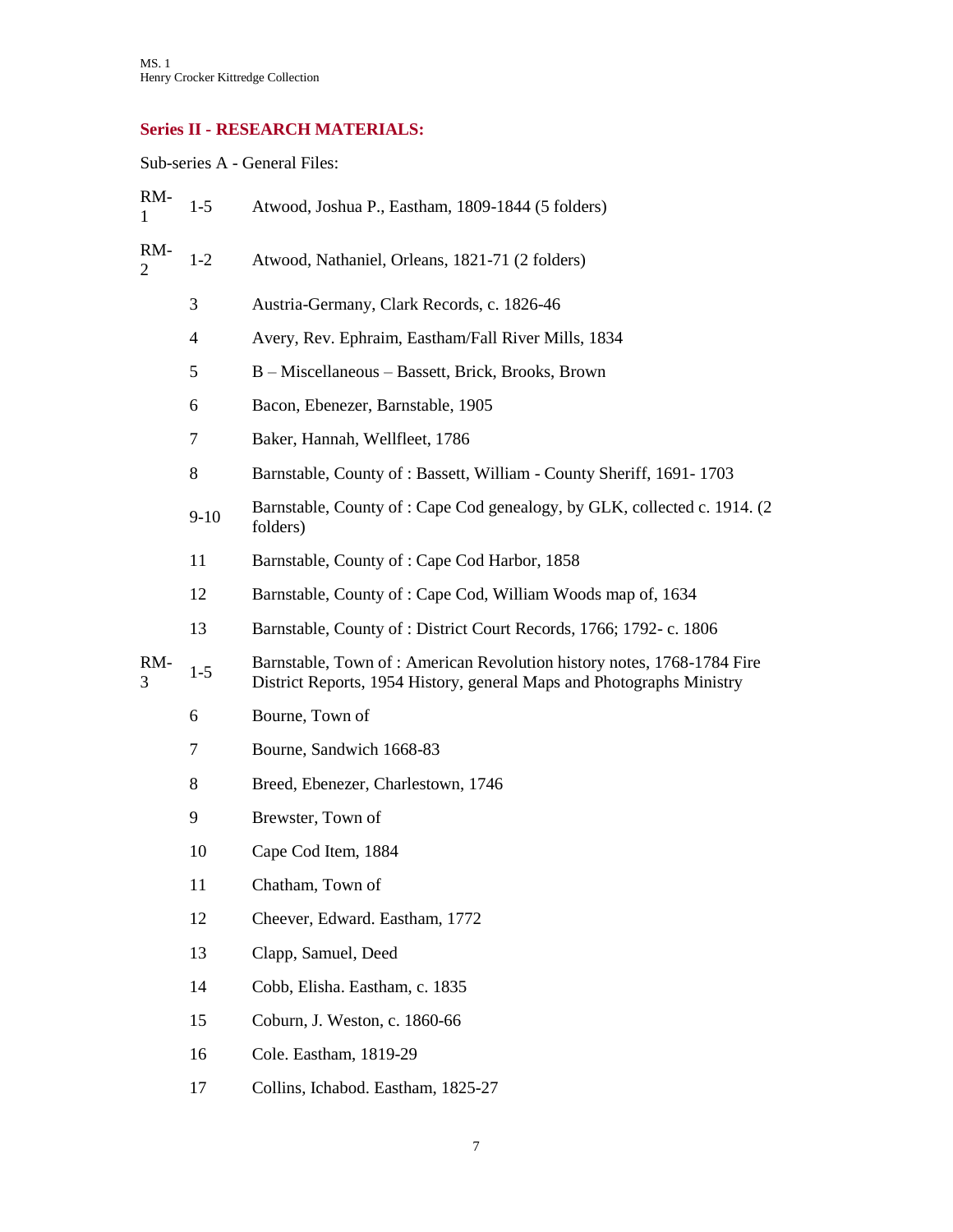|          | 18             | Collins, George. Eastham, 1826, 1843                     |
|----------|----------------|----------------------------------------------------------|
|          | 19             | Collins, Joseph. Eastham, c. 1865                        |
|          | 20             | Cook, Eastham, 1826-29                                   |
|          | 21             | Cotton, John. Middleboro, 1746                           |
|          | 22             | Covil. Monomoy/Chatham, 1699-1716                        |
|          | 23             | Crosby, Haskill. Brewster/Eastham, 1847-48               |
|          | 24             | Crowell, Paul, Chatham, 1717-50                          |
|          | 25             | Crowell, David, Chatham, 1789-1807                       |
|          | 26             | Crowell, James, Chatham, 1810-22                         |
|          | 27             | Cummings, Joseph. Orleans, 1867                          |
| RM-<br>4 | $\mathbf{1}$   | Dexter, Timothy. Newburyport, 1793-1802                  |
|          | $\overline{c}$ | Doane, Elisha, Wellfleet, 1783                           |
|          | 3              | Doane, Herman, Eastham, 1805-14                          |
|          | 4              | Doane, John, Eastham, 1811; 1848                         |
|          | 5              | Doane. Eastham/Orleans, 1816-25                          |
|          | 6              | Dwight, Rev. Timothy. Deerfield, 1798.                   |
|          | 7              | Eastham, Town of                                         |
|          | 8              | Edes, Henry. Nantucket, 1836                             |
|          | 9              | Falmouth, Town of: Woods Hole, c. 1845-89                |
|          | 10             | Freeman, John. Eastham, 1672                             |
|          | 11             | Freeman, Samuel. Eastham 1832                            |
|          | 12             | Freeman, Frederick. Sandwich, 1855: 1859                 |
|          | 13             | Gill, William. Eastham, 1826-44                          |
|          | $14 - 15$      | Gould, John. Eastham, 1794-1826 (2 folders)              |
|          | 16             | Hall, Stephen. Medford, 1799                             |
|          | 17             | Higgins, Joshua. Eastham, 1831                           |
|          | 18             | Hilliard, Rev. Timothy. Barnstable/Cambridge, 1771: 1788 |
|          | 19             | Hinckley, Thomas. Barnstable/Yarmouth, 1684              |
|          | 20             | Hopkins, Caleb. Brewster, 1880                           |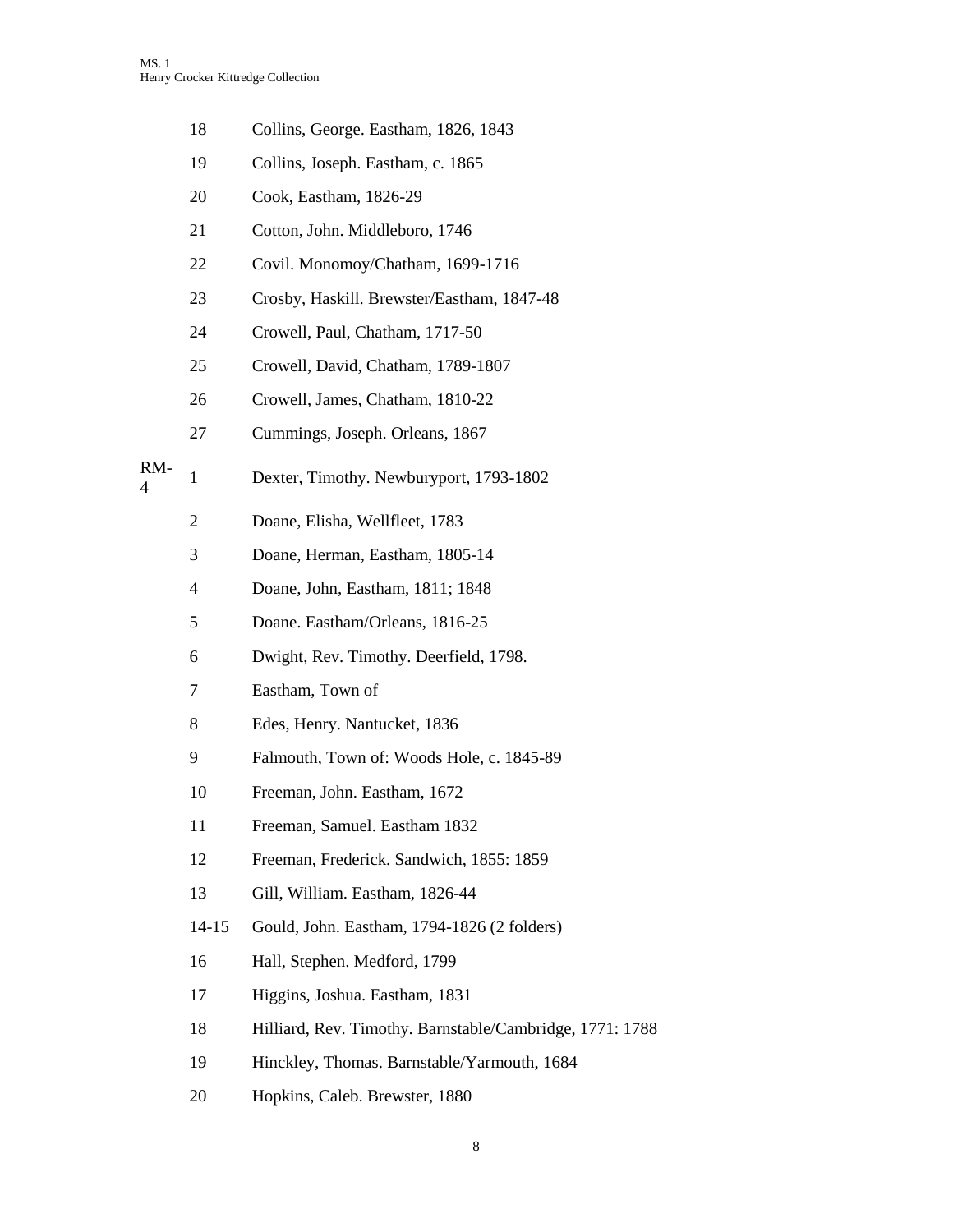|          | 21             | Howes, Elizabeth. Chatham, 1841                            |
|----------|----------------|------------------------------------------------------------|
|          | 22             | Howland, John. Plymouth, c. 1640                           |
|          | 23             | Indian affairs, 1665-1844                                  |
|          | 24             | Jenkins, Betsy. Barnstable                                 |
|          | 25             | Kenrick, Isaac B. Orleans, 1825                            |
|          | 26             | Knowles, John and Joshua. Eastham, 1805-08                 |
|          | 27             | Knowles, Harding. Eastham, 1808-32                         |
|          | 28             | Knowles, Freeman. Eastham, 1810-12                         |
| RM-<br>5 | 1              | Lewis, Rev. Isaiah. Wellfleet, 1786                        |
|          | $\overline{2}$ | Lombard, Levi. Eastham, 1812-14                            |
|          | 3              | Long, David Cummings. Eastham, 1817                        |
|          | 4              | M – Miscellaneous – Mayhew, Mores or Moses                 |
|          | 5              | Maine, Kittery. 1649-98: 1821                              |
|          | 6              | Mayo, Elisha. Eastham, 1792-1819                           |
|          | 7              | Mayo, James. Eastham, 1812; 1828                           |
|          | 8              | Mayo, Josiah. Eastham, 1826                                |
|          | 9              | Mellor, Rev. John. Barnstable, 1799                        |
|          | 10             | Munson, Samuel. Orleans, 1832                              |
|          | 11             | New England, Early Court Records                           |
|          | 12             | Nickerson, Samuel. Eastham, 1823-24                        |
|          | 13             | Nickerson, William. Chatham, 1762                          |
|          | 14             | Orleans, General                                           |
|          | 15             | Orleans, Town Clerk-J. H. Cummings, Correspondence 1912-13 |
|          | 16             | Orleans, Town Clerk-J. H. Cummings, Correspondence 1914-15 |
|          | 17             | Orleans, Town Clerk-J. H. Cummings, Correspondence 1916-18 |
|          | 18             | Orleans, Town Clerk-J. H. Cummings, Correspondence 1919-22 |
|          | 19             | Otis, Amos. 1864                                           |
|          | 20             | Otis, James and Joseph. Barnstable, 1761-62                |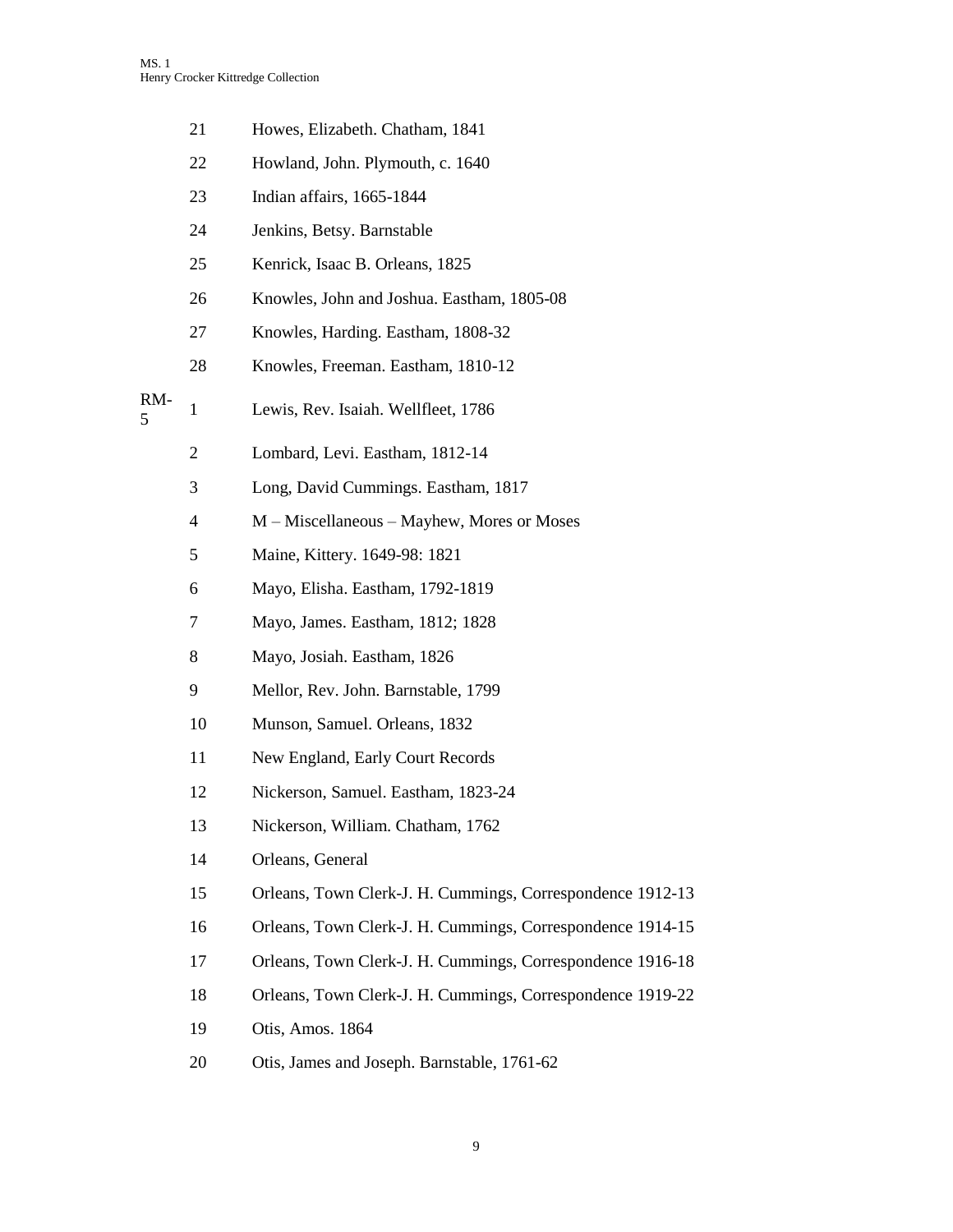| RM-<br>6 | $\mathbf{1}$ | P - Miscellaneous - Parsival, Perry, Prence/Prince |
|----------|--------------|----------------------------------------------------|
|          | 2            | Paine, Eleazar. Brewster, 1828-32                  |
|          | 3            | Paine, Joseph. Harwich, 1711                       |
|          | 4            | Prickett, Ann. 1807-08                             |
|          | 5            | Provincetown, Town of                              |
|          | 6            | Raymond, Rev. Stetson. Chatham, 1817, sermon       |
|          | 7            | Rogers, Israel. Yarmouth/Orleans, 1849-99          |
|          | 8            | Rogers, Joseph. Harwich, 1731                      |
|          | 9            | Sandwich, Town of                                  |
|          | 10           | Shaw, Rev. Oakes. Barnstable, 1761-1796, sermons   |
|          | 11           | Smith, Eastham, 1823-28                            |
|          | 12           | Snow. Eastham, 1701-47                             |
|          | 13           | Snow. Orleans, 1806-59                             |
|          | 14           | Snow, Benjamin. Orleans, 1820-28                   |
|          | 15-16        | Snow, Elnathan. Orleans, 1798-1866 (2 folders)     |
|          | 17           | Sparrow, Isaac. Orleans, 1848-58                   |
| RM-<br>7 | 1            | Stone, Nathaniel. Harwich, 1720-35                 |
|          | 2            | Sturgis, Abigail. Barnstable 1798                  |
|          | 3            | $T$ – Miscellaneous – Turner, Twing                |
|          | 4            | Taylor, Mrs., Memorandum Book, n.d.                |
|          | 5            | Truro, Town of                                     |
|          | 6            | $W$ – Miscellaneous – Wing, Winslow                |
|          | 7            | Walker, Benjamin. Orleans, 1837-61                 |
|          | 8            | Walker, Melissa. Orleans, 1879-1900                |
|          | 9            | Woods, Rev. Leonard. Falmouth, 1824                |
|          | 10           | Yarmouth, Town of                                  |
|          | 11           | Young, Israel. Eastham, 1727/8                     |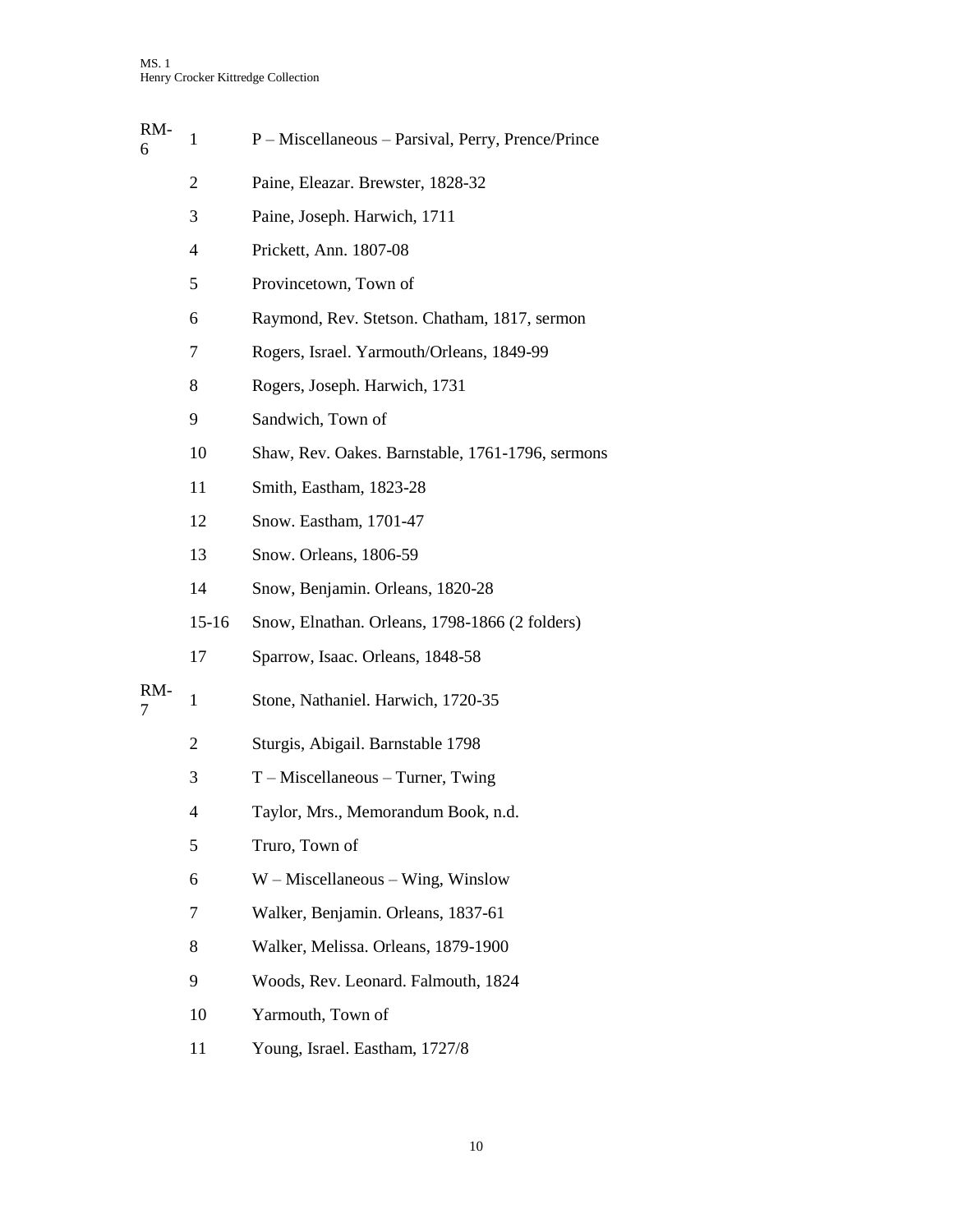## Sub-series B - Maritime Files:

| RM-<br>7 | 12             | A. Ships                                             |
|----------|----------------|------------------------------------------------------|
|          | 13             | Aloha Bark. James, Captain Arthur Curtiss            |
|          | 14             | <b>B.</b> Ships                                      |
|          | 15             | <b>B.</b> Shipmasters                                |
|          | 16             | Barks, History of                                    |
|          | 17             | Benjamin F. Packard, Clipper. Allen, Captain Zachary |
|          | 18             | Bon Homme Richard. Jones, Captain J. Paul            |
|          | 19             | Burnside. Bark. Taylor, Captain Joseph               |
|          | 20             | C. Ships                                             |
|          | 21             | C. Shipmasters                                       |
|          | 22             | Carrier, 1830. Schooner. Mayo, Captain Matthew       |
|          | 23             | Charles W. Morgan, 1841. Bark                        |
|          | 24             | Clipper, History of                                  |
|          | 25             | Columbia, 1792. Gray, Captain Robert                 |
|          | 26             | Constellation, 1799. Frigate                         |
| RM-<br>8 | 1              | Constitution, 1797. Frigate                          |
|          | $\overline{2}$ | Crowell. Shipmasters                                 |
|          | 3              | Cutty Sark, 1869. Clipper                            |
|          | 4              | D. Ships                                             |
|          | 5              | Dreadnought,. Samuels, Captain Daniel                |
|          | 6              | E. Ships                                             |
|          | 7              | Eldredge. Shipmasters                                |
|          | 8              | Est(h)er, 1853. Brig                                 |
|          | 10             | First Attempt, Schooner. Hathaway, Captain Daniel    |
|          | 11             | Flying Cloud, 1851. Clipper                          |
|          | 12             | Foster, Captain Bailey. Brewster                     |
|          | 13             | G. Ships                                             |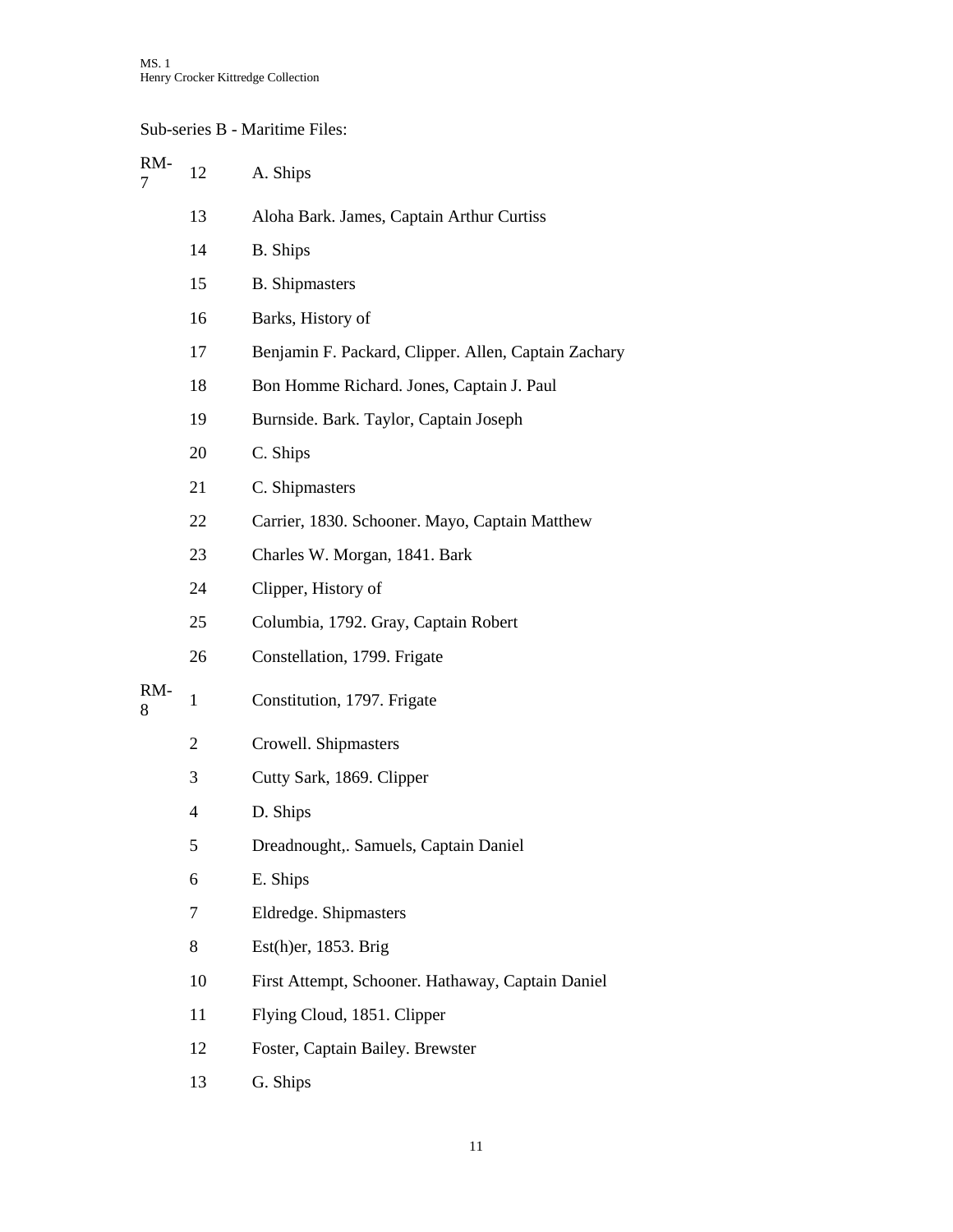|     | 14             | G-H. Shipmasters                                         |
|-----|----------------|----------------------------------------------------------|
|     | 15             | Glory of the Seas, 1869. Clipper                         |
|     | 16             | Grace Harware. Clipper                                   |
|     | 17             | Great Republic. 1853. Clipper                            |
|     | 18             | H. Ships                                                 |
|     | 19             | Harriet Maria, Schooner                                  |
|     | 20             | Howes. Shipmasters                                       |
|     | 21             | Hughes, Captain Atkins. Truro                            |
|     | 22             | I. Ships                                                 |
|     | 23             | J. Ships                                                 |
|     | 24             | James Baines, 1854. Clipper                              |
|     | 25             | K. Ships                                                 |
|     | 26             | K-L. Shipmasters                                         |
|     | 27             | L. Ships                                                 |
|     | 28             | Lightening 1854, Clipper. Forbes, Captain                |
| RM- | $\mathbf{1}$   | M. Ships                                                 |
| 9   |                |                                                          |
|     | $\overline{c}$ | M-N. Shipmasters                                         |
|     | 3              | Mayflower, 1620                                          |
|     | $\overline{4}$ | N. Ships                                                 |
|     | 5              | Navy, United States                                      |
|     | 6              | Northern Light, 1862. Clipper. Slocum, Captain Joshua    |
|     | 7              | O. Ships                                                 |
|     | 8              | P-Q. Ships                                               |
|     | 9              | P-R. Shipmasters Polly, 1793. Brig. Smith, Captain Simon |
|     | 10             | Polly Rider, Schooner. Mayo, Captain Simon               |
|     | 11             | Provincetown, Town of                                    |
|     | 12             | R. Ships                                                 |
|     | 13             | Ranger, Privateer. Jones, Captain J. Paul                |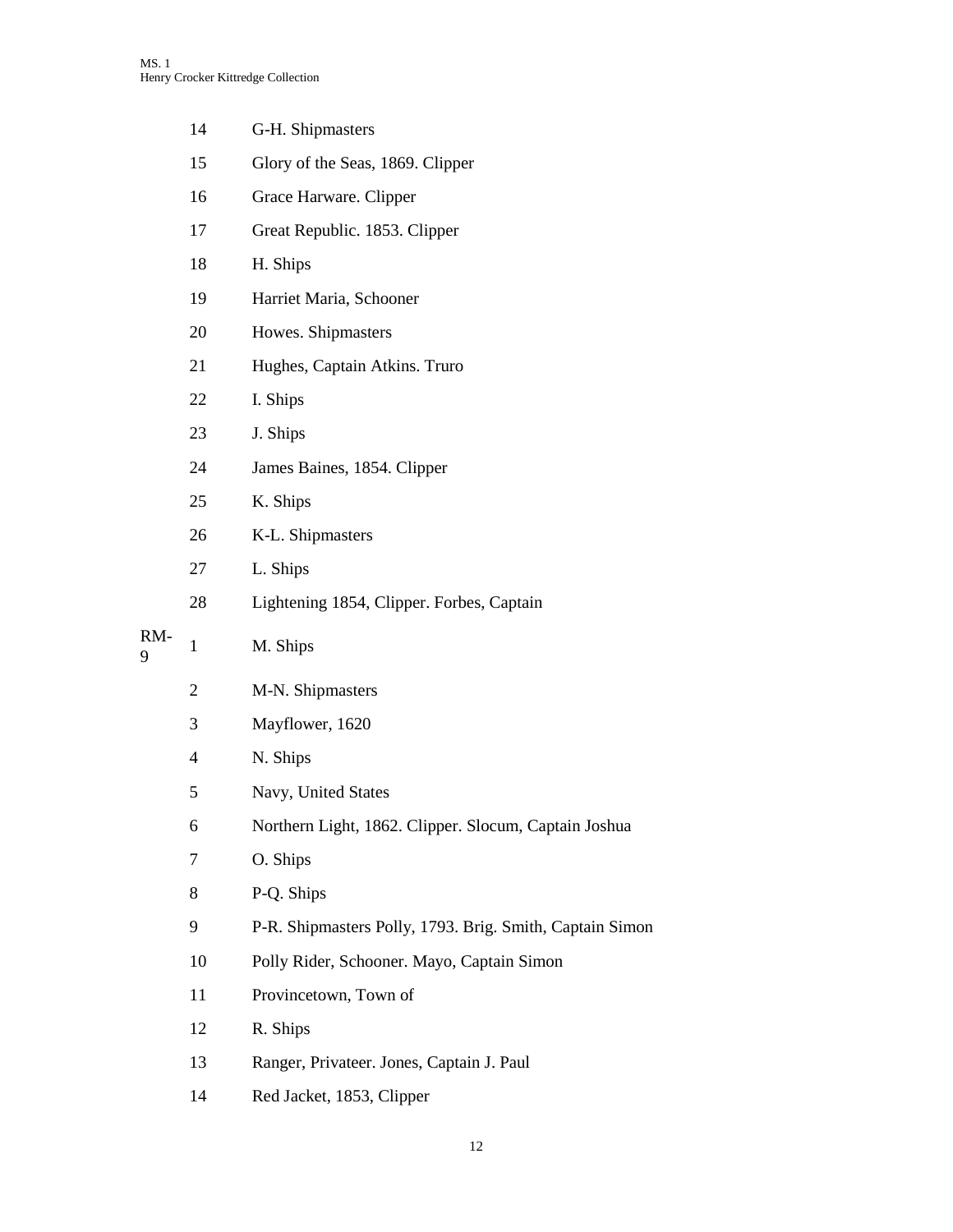|           | 15           | RHINE, c. 1890. Windjammer. Bergman, Captain Charles                                         |
|-----------|--------------|----------------------------------------------------------------------------------------------|
|           | 16           | S. Ships                                                                                     |
|           | 17           | S-T. Shipmasters                                                                             |
|           | 18           | Santa Maria, 1492. Columbus, Captain Christopher                                             |
|           |              | Ships, History of                                                                            |
|           | 19           | Ships, History of, General                                                                   |
|           | 20           | Ships, History of, Figureheads                                                               |
|           | 21           | Ships, History of, Maps and Photographs                                                      |
|           | $22 - 23$    | Ships, History of, Marine Mercantilism, 1822-97. (2 folders)                                 |
| RM-<br>10 | 1            | Ships, History of, Register of Ships, issued by James Otis, Collector of<br>Barnstable, 1801 |
|           | $\mathbf{2}$ | Ships, History of, Shipbuilding                                                              |
|           | $3 - 4$      | Ships, History of, Shipwrecks. (2 folders)                                                   |
|           |              | Smith, Captain Nehemiah. Eastham                                                             |
|           | 5            | Sovereign of the Seas, 1852. Clipper                                                         |
|           | 6            | T. Ships                                                                                     |
|           | 7            | Tall Ships, History of                                                                       |
|           | 8            | U. Ships                                                                                     |
|           | 9            | V. Ships                                                                                     |
|           | 10           | Victory, c. 1805, Frigate                                                                    |
|           | 11           | W. Ships                                                                                     |
|           | 12           | W. Shipmasters                                                                               |
|           | 13           | Whaling                                                                                      |

14 X-Z. Ships

## **SERIES II: RESEARCH MATERIALS: OVERSIZED BOX A**

Sub-Series A - General Files:

A 1 Eastham Deeds: (4 items) Joshua P. Atwood, as administrator for estate of Nathaniel Cole, to John Gould, Sept. 24, 1817 Benjamin Higgins to Joshua P. Atwood, Feb. 18, 1817 Josiah Doane to Joshua Paine Atwood, May 17, 1817 Henry Mayo, executor of estate of John Mayo, to Joshua P. Atwood, July 10, 1817